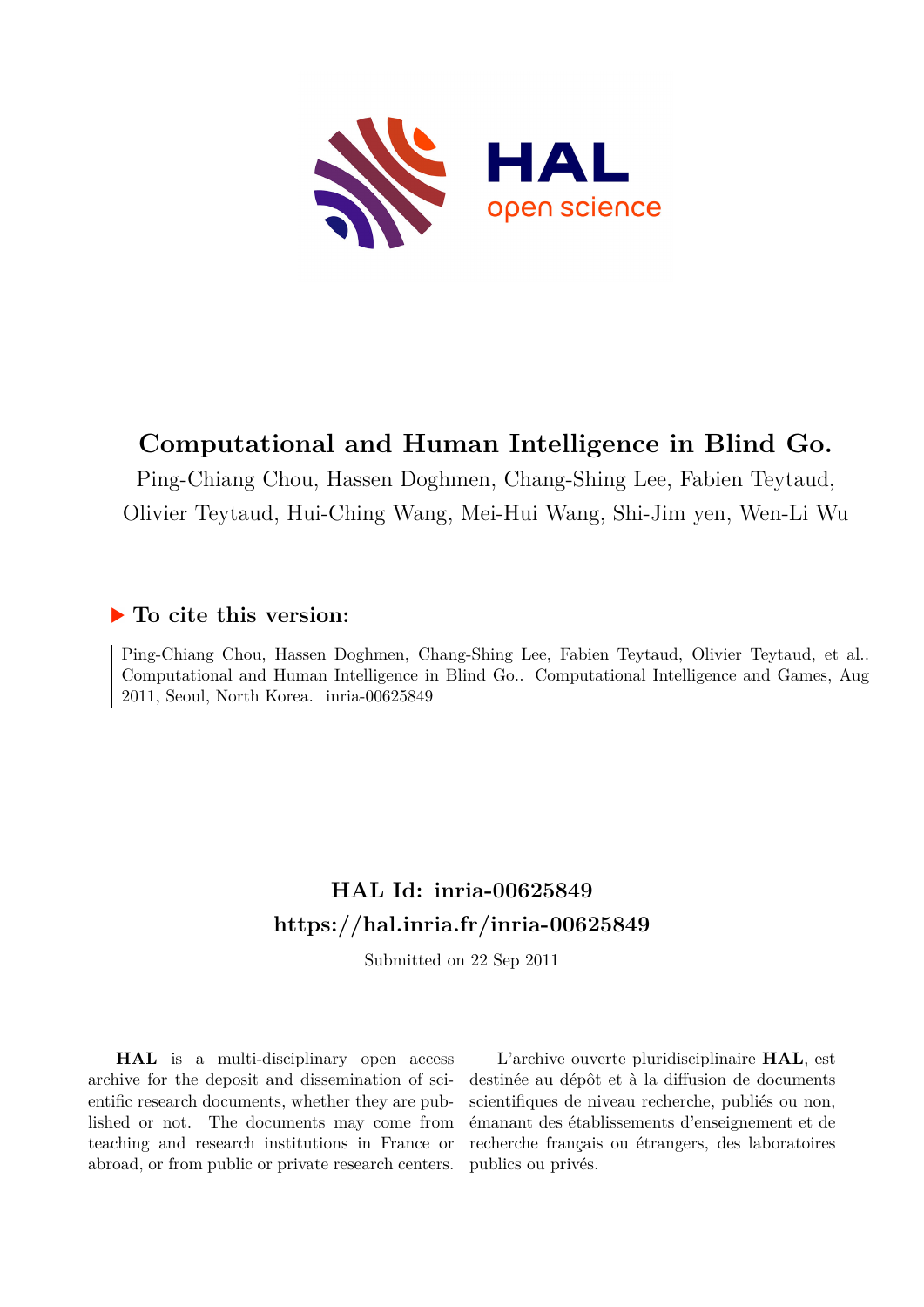## Computational and Human Intelligence in Blind Go.

Ping-Chiang Chou, Hassen Doghmen, Chang-Shing Lee, Fabien Teytaud, Olivier Teytaud, Hui-Ming Wang, Mei-Hui Wang, Li-Wen Wu, Shi-Jim Yen,

*Abstract*—In this paper, we will consider questions related to blindfolded play: (i) the impact (in various conditions) of playing blindfolded in the level of Go players in 9x9 Go (ii) the influence of a visual support (the visual support is a board with no stone) (iii) which modifications are required for making a program strong in the blind variant of the game (and, somehow surprisingly, implementing a program for playing blind go is not equivalent to implementing a program for playing go) (iv) some conclusions on the rules of blind Go for making it interesting and pedagogically efficient.

## I. INTRODUCTION

Board games are, most often (but not always, see [1]), fully observable; theoretically, just from the sequence of moves, it is possible to recover all the information, and therefore, to play optimally - the visual support is useless. However, it is clear that the visual support is highly necessary for most players.

Yet, strong players develop a special memory, which is less based on the visual support; in chess, strong players can play with moderate decay of performance[2], [3]. Many players can even play simultaneous blindfolded chess. However, not all strong chess players are strong blindfold chess players.

Blindfolded board games go back to the seven century according to Wikipedia (blindfold chess); Wikipedia also states that it was later considered as a good tool for occupying nights for people having trouble sleeping, for playing chess while working for Asian horsemen, for earning money by showing superior abilities, and even for learning chess by forcing a strong focus on the game. To the best of our knowledge, the fact that playing chess is a good tool for learning blindfold chess is clearly established (as many strong players can play blind chess without or with little specific training), but the fact that playing blind chess is a good tool for learning chess itself, or for anything else, is unclear. The same can be said for blind Go.

In the game of Go, playing without visual support is much more difficult in 19x19. To the best of our knowledge, only Bao Yun (Chinese 6D, no sight trouble) and Pierre Audouard (French 5D, with severe and increasing sight loss) are able to play a complete game. However, the 9x9 form of the game is easily played by many strong players, even without training. This paper reports results of blind 9x9 games between P.-C. Chou (5P) and C.-H. Chou (9P) and MoGoTW, a strong Go program.

In this paper, we investigate the following questions:

- Computational intelligence design question: should a program play differently against a human opponent than against a computer? Our hypothesis here is that the same-strength assumption, which is the basis for many computer programs (alpha-beta or Monte-Carlo Tree Search) does not hold in blind games. Two counterexamples to this "same strength" assumption are already known in some non-blindfolded games:
	- It is known ([4]) that in (non-blindfolded) chess, computers should play differently when they play against a human and when they play against a computer: this is because humans are weak in endgames (compared to computers) and therefore the computer should accept a sacrifice which leads to a draw endgame, if this endgame is too hard for humans.
	- Also, as humans are poor random generators, computers are stronger than humans in repeated Rock-Paper-Scissors and computers should not play the Nash equilibrium.

We will argue that the same phenomenon occurs in blindfolded board games: even in games (like Go) in which computers are weaker than humans, they can benefit from human's biases by playing very complicated moves which are difficult to memorize for humans.

- Challenge: are computers stronger than humans in 9x9 blind Go? We are roughly at the point at which computers are close to the best human levels in 9x9 Go, but they have still troubles for winning as black and do not win all their games as white; we'll see that things are seemingly better for computers in 9x9 blind Go. Yet, more games are required for claiming this with certainty. Our hypothesis here is that even very strong humans are usually weaker in blind games, even in the 9x9 form of the game.
- Serious games, pedagogical aspects: Go players are often extremely careful about their board and stones. Also, while simulating possible futures of the current state on a secondary board, or using pen and paper, is forbidden during a Go game, many players simulate random games in their mind's eye when thinking. Also, whenever go players are playing blindfolded, they request a board which is not too far from their usual board.<sup>1</sup> This is related to works emphasizing the necessity of a priori useless auxiliary visual stimuli for learning efficiently in simulated conditions; see [5]

<sup>1</sup>These authors have seen several times their boards rejected by human players due to insufficient quality.

H. Doghmen, F. Teytaud and O. Teytaud are with TAO (Inria), LRI, UMR Cnrs 8623 Univ. Paris-Sud, France; S.-J. Yen is with the National Dong Hwa University, Taiwan; C.-S. Lee, H.-M. Wang, M.-H. Wang, L.-W. Wu are with the National University of Tainan, Taiwan; P.C. Chou is wit the Taiwan Go Association.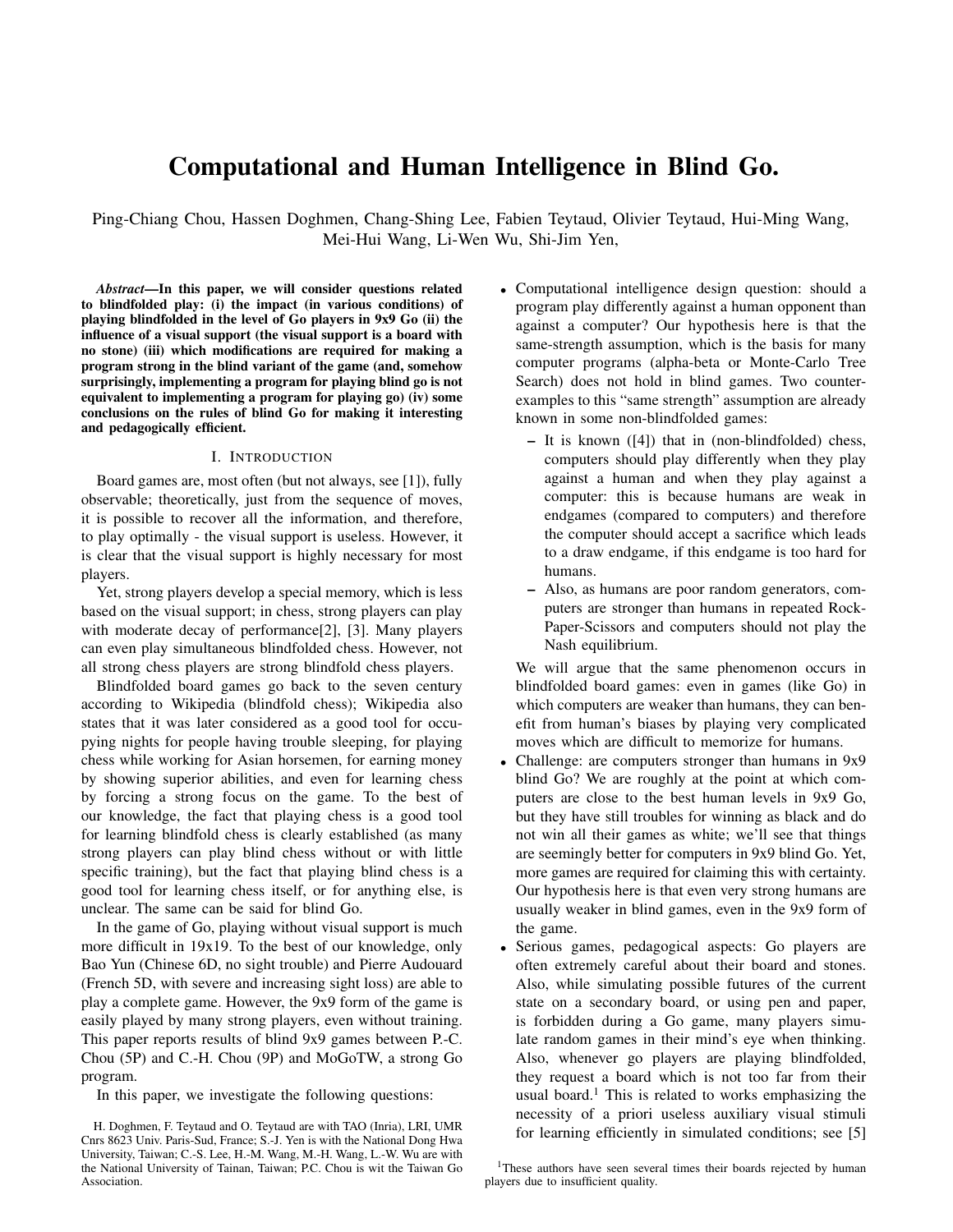for bicycle simulators. Our assumption is that a visual support (empty board) is important for playing blind go (maybe this influence is highly dependent on persons as there are various forms of memory even among people with very high skills[6]); the influence of the quality of the board (often mentioned by players) is left as further work.

We will test these assumptions both with amateurs (Section II) and with professional players (Section III). Finally, we will test the modifications suggested by these experiments in section IV.

## II. AMATEUR RESULTS

In section II-A we test the playing skills of blind-Go players depending on the visual support and on a simple modification of the Go playing program. In section II-B we test the memorization of standard openings compared to randomized openings, showing that the memorization part of blind Go is much harder in the case of a randomized or strange opening.

### *A. Playing skills*

We tested amateurs' skills for playing 9x9 blind Go. The first test was in 9x9; but weak amateurs can hardly play a complete 9x9 game. We compared two cases: (i) with visual support (an empty grid) and (ii) without visual support. Games were playing alternatively in each condition, and results were as follows: 22, 26 and 18 legal moves with visual support, and 16, 20 and 18 legal moves without visual support. Results are therefore unclear, and it's not even possible to play a complete game.

We then switched to 5x5; it is known (http:// erikvanderwerf.tengen.nl/5x5/5x5solved.html) that 5x5 is a draw with komi 25 (black should kill every white stones on the board). We chose komi 24.5, and the human was black; therefore, in case of perfect play (which is possible even for amateur players in standard 5x5 Go) black should win; but any mistake leads to a loss (the computer will not fail in such a setting).

Results are presented in Table I (condition 1 corresponds to MoGoTW as opponent; condition 2 corresponds to the modified version proposed in section IV). The efficiency of the visual support, yet widely mentioned by human players, does not clearly appear (results are not significant), so we do not conclude on this; if there is an effect, maybe it is not that big after all for these amateur players.

As the amateur player #2 was too strong for this exercise, we then switched to 7x7 and got results as presented in Table II.

The hypothesis "the probability of winning without visual support is  $\geq$  the probability of winning with visual support" can be rejected with p-value 5.5% for the third experiment (by Fisher's exact test).

## *B. Memorization*

[7] has shown that visual information with no structure (structure is necessary for long-term memory) can nonetheless last several seconds (i.e. more than the so-called iconic

| with              | without |  |  |  |  |  |
|-------------------|---------|--|--|--|--|--|
| visual            | visual  |  |  |  |  |  |
| support           | support |  |  |  |  |  |
| Amateur player #1 |         |  |  |  |  |  |
| 6/7               | 4/6     |  |  |  |  |  |
| 2/7               | 0/6     |  |  |  |  |  |
| Amateur player #2 |         |  |  |  |  |  |
| 5/5               | 5/5     |  |  |  |  |  |
| 4/5               | 5/5     |  |  |  |  |  |
|                   |         |  |  |  |  |  |

TABLE I

RESULTS OF TESTS ON AMATEURS IN 5X5 BLIND GO. CONDITION 1 IS THE USUAL VERSION OF OUR MCTS PROGRAM MOGOTW, WHEREAS CONDITION 2 IS MODIFIED AS EXPLAINED IN SECTION IV.

|                   | with    | without |  |  |  |  |
|-------------------|---------|---------|--|--|--|--|
|                   | visual  | visual  |  |  |  |  |
|                   | support | support |  |  |  |  |
| Amateur player #2 |         |         |  |  |  |  |
| Condition 1       | 4/5     | 1/5     |  |  |  |  |
| Condition 2       | 0/2     |         |  |  |  |  |

TABLE II

RESULTS BY AMATEUR PLAYER #2 AGAINST MOGO WITH 50 SIMULATIONS PER MOVE. IN THE CONDITION 2 CASE, THE AMATEUR PLAYS TWO GAMES WITH VISUAL SUPPORT. DURING BOTH GAMES THE AMATEUR PLAYED CORRECTLY DURING A LONG PART OF THE GAME BUT FORGOT THE POSITION WHEN THE COMPUTER PLAYED MOVES WHICH ARE UNUSUAL IN STANDARD GO.

memory). Nonetheless, the capacity of this memory is moderate [8] (see also [9]) and exceptional memorizations are usually based on a huge knowledge and subtle memorization techniques; the "brute force" short term memory can not last for a full game.

It is known in chess that random positions are much harder to memorize than real positions. This suggests that it might be possible to make a program stronger, by making it play situations which are more difficult to memorize, just by playing randomly in the beginning. We did not implement such an algorithm (it is a non-trivial task as we should play randomly, but not too much, as the program must nonetheless have a reasonably good position), but we tested the memorization ability depending on whether situations were real or randomly drawn (in section IV-B we will consider non-standard opening moves for puzzling the human player). Results are presented in Table III.

## III. RESULTS OF THE SSCI 2011 HUMAN VS COMPUTER GAMES IN PARIS: PROFESSIONAL GO PLAYERS

Games were played with 30 minutes per side. C.-H. Chou commented that in 9x9 he can play without loss of performance. MoGoTW won 3 out of 4 games. Games are presented in Table 2, 3, 4, 5.

For comparison, 10 games were played against various professional players of various ranks the 9th of March; MoGoTW, at that time, was playing as white only (the easier side, by far) and won only 3 out of 10 games; wins as black are in fact rare wins[10]. This difference suggests that pro players were weaker in blind Go; however, the sample size (10 games in standard 9x9 Go, 4 in blind go) is clearly not sufficient for concluding.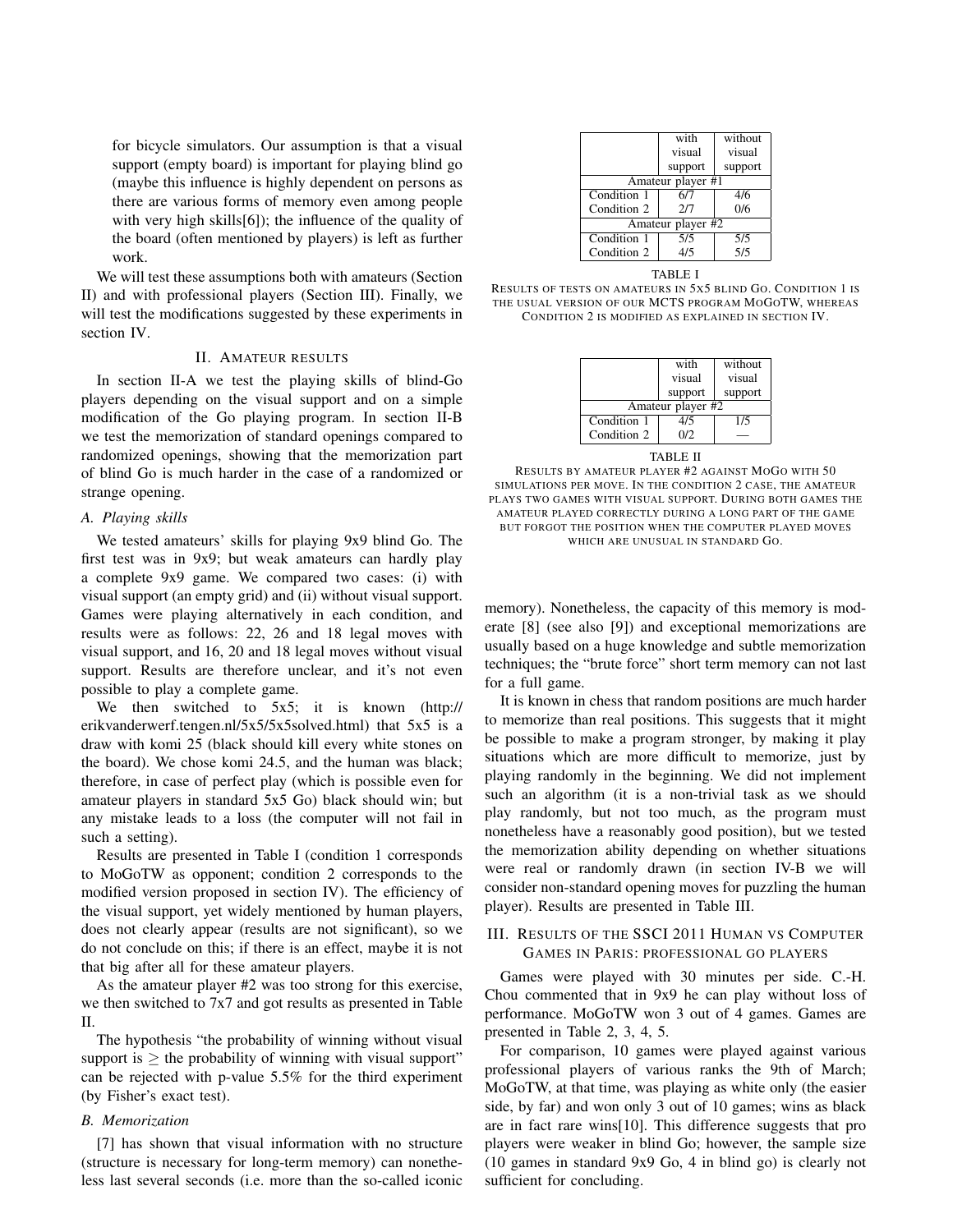| Case                                          | Average number<br>of correct stones | Frequency of full<br>memorization (no error) |
|-----------------------------------------------|-------------------------------------|----------------------------------------------|
| Random positions<br>(9 positions, 45 stones)  | 32                                  | $11.1\%$                                     |
| Real positions<br>$(10$ positions, 50 stones) | 4.3                                 | 60.0 %                                       |

#### TABLE III

WE RANDOMLY GENERATED POSITIONS WITH 10 STONES, AND COMPARED THEM TO GNUGO OPENINGS WITH 10 STONES. THE AMATEUR PLAYERS VIEW POSITIONS DURING 3 SECONDS (FULL SCREEN), AND THEN THEY MUST GIVE THE POSITIONS OF THE BLACK STONES. THEY KNOW IN ADVANCE THAT THEY HAVE TO MEMORIZE ONLY THE BLACK STONES. THESE POSITIONS ARE IN 9X9 GO. POSITIONS WERE TESTED IN RANDOM ORDERS. THE P-VALUE OF THE DIFFERENCE IS 1.7% (AVERAGE NUMBER OF CORRECT STONES, ASSUMING INDEPENDENCE BETWEEN EACH STONE MEMORIZATION)  $1\%$ (FREQUENCY OF FULL MEMORIZATION). (P-VALUES ARE COMPUTED BY

FISHER'S EXACT TEST; POSITIONS ARE PRESENTED IN FIG. 1.)



Fig. 1. Figures used for memorization experiments. We guess that Go players will guess that they can memorize the real games (bottom) much more than random games (top).



Fig. 2. Game won by MoGoTW as white against C.-H. Chou (9P). C.- H. Chou said that MoGoTW played well; good symmetry-based opening (termed Manego). The human professional player tried some special moves for winning but MoGoTW made no mistake. C.-H. Chou says that playing blind is not a trouble, but it takes more time, as he must double-check every move. MoGoTW was running on a cluster of 3 nodes with 8, 8 and 24 cores respectively.

## IV. MAKING A GO PROGRAM SPECIFICALLY FOR BLIND GO

We will here see two different modifications for blind computer board games: adding complicated endgames (section IV-A), and symmetrizing/perturbing openings (section IV-B).

## *A. Adding complicated endgames*

We have seen above that playing natural moves in the endgame is not a good idea, as such moves are easy to memorize. Therefore, it's better to try complicated moves. In MoGoTW, end games moves which are easy to solve with eyes are forbidden by an early-resign rule: resign as soon as no move has more than 20% success rate; it is known that it does not change anything as these late moves are easy to understand when playing with eyes opened. We here test what happens if we remove this rule, and use a 5% resign threshold.

Results are presented in Table I; condition 1 is the initial version of MoGoTW, whereas condition 2 is modified as proposed above. Conditions 1 and 2 are equivalent in standard Go, but very different in blind Go.

If we look at the results of amateur player # 1 in 5x5 blind Go it seems the program is much stronger in the condition 2 case. For amateur player # 2 (too strong for 5x5) there is no difference in 5x5 (Table I). The same experiment has then been reproduced in 7x7 blind Go for player #2. In that case, with the help of the visual support, this amateur player won almost all its games against the program in its standard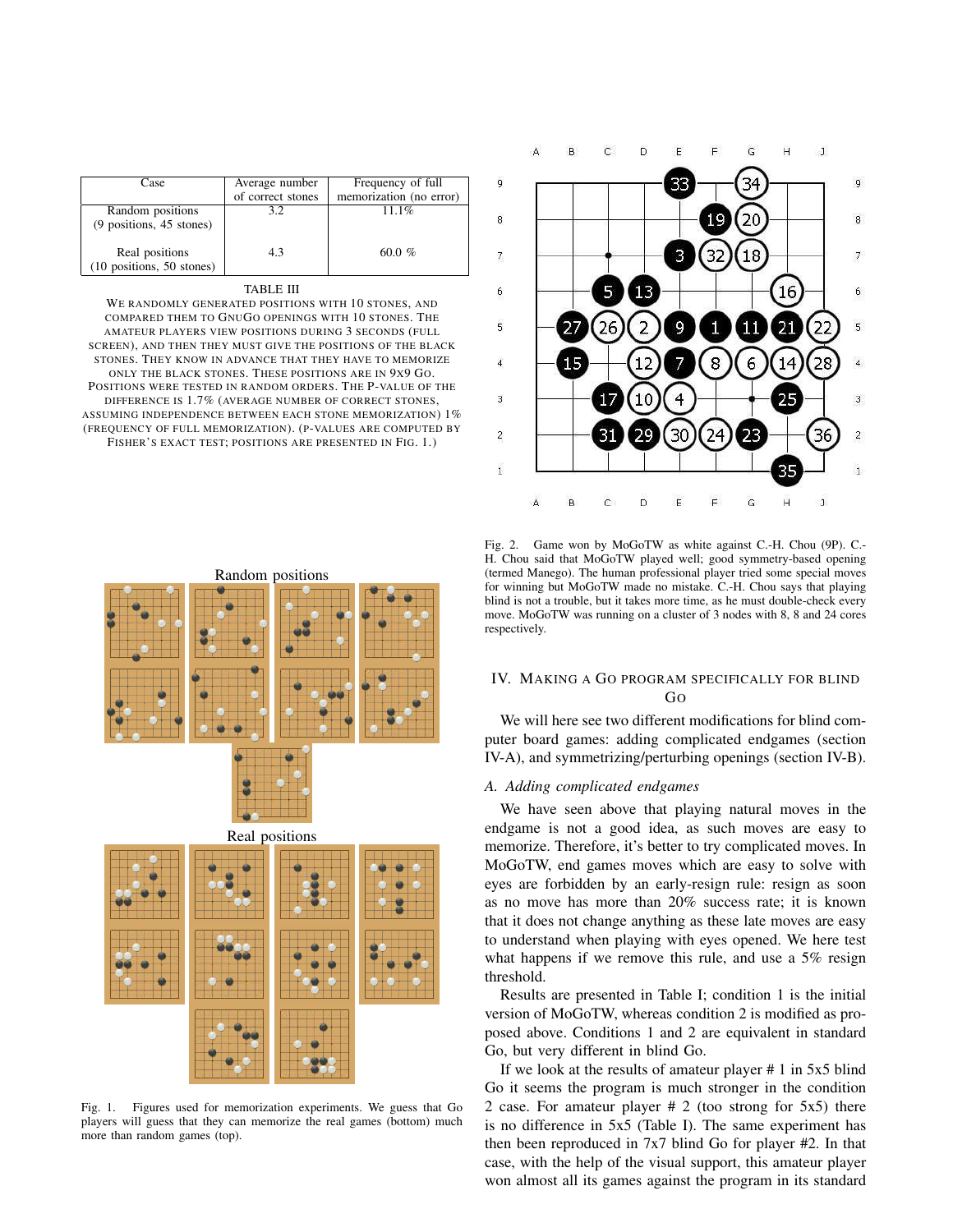

Fig. 3. Game won by MoGoTW as white against P.-C. Chou (5P). MoGoTW was running on a cluster of 10 nodes with 8 cores each. Black's move H8 (number 45) is the mistake (after Black H8, there could be a complex ko, but Black had no enough ko threats, and looses the game): J6 would be much better. The human player would have played better if it was not blind go (this mistake is not possible for a pro unless the game is blindfolded). As many Monte-Carlo Tree Search programs, MoGoTW played strange moves at the end, giving up territory (white72 should be D4 or D3 instead of B5 and white74 should be D3 instead of A6); however, this does not change the final result of the game.

version (condition 1, with early resign), but lost the two games he played against the program with late resign (5% threshold). Amateur player #2 played correctly the beginning and the middle part of the games but started to loose track of the position when the program started to play some unusual moves and the human did not remember where he should play for securing his groups. Games are presented in Fig. 6.

### *B. Symmetrizing and perturbing openings*

We will test first (i) symmetrizing openings (for perturbing the memory, without playing weaker moves) and then we will test (ii) weaker moves with more complicated consequences.

*1) Symmetries:* Go is obviously symmetrical (8 symmetries), but some symmetries are more usual (it is considered as more polite to play in a given corner). Many programs are also not symmetrical and prefer some moves than some others.

Amateur player #1 played 15 games against gnugo in blind Go (with the qgo interface). The human was playing as black, and always started at the center. The human won everything but two games; he had preliminarily studied 5x5 Go and was

Fig. 4. Game won by MoGoTW as black against C.-H. Chou (9P). MoGoTW was running on a cluster of 3 nodes with 8, 8 and 24 cores respectively. The human player said that black9 (F6) is an excellent move (amateurs would only consider F4 or G4 which are much more common patterns) and MoGoTW can win as black thanks to this very good move. The game is interesting even as a standard Go game; the rest of this caption is reserved for strong Go players as the analysis is difficult. F9 could limit the liberties of White E6, C5, D5 and F5. F9 could indeed cause an excellent sequence of Black moves: from 9th move to 29th move. After 29th move, Black had many ko-threats for the right White group, and would win the game. C-H Chou used about 20 minutes to contemplate next move after F6 (whereas he had only 30 minutes in a game). C-H Chou said that he could find the sequence from 10th move to 30th move and know that Black had many ko-threats for the white group on the right. He said when Black played at F6, he knew he lost.

playing in condition 1, making the game much easier. He made a mistake in the beginning (game number #4), and then won all games very quickly except game #13. The interesting point is that game #13 is the only one in which stone C2 was not played by white as the first or second move (see Fig. 7, left); it was therefore impossible for the human to come back to the pattern shown in Fig. 7 (right): it is only a symmetry of it and symmetries are not that easy in blindfolded games. Therefore, we conjecture that randomizing the opening is good (it can't harm anyway), but, more surprisingly, we also conjecture that playing a weaker move is a good idea because it's harder for humans. This suggests that playing something else than the Nash equilibrium might be a good idea.

*2) Choosing weak openings:* For testing this, we used the bad opening presented in Fig. 8 (left) instead of the standard opening in Fig. 8 (right); this is probably a bad opening, but we got results in Table IV, showing that the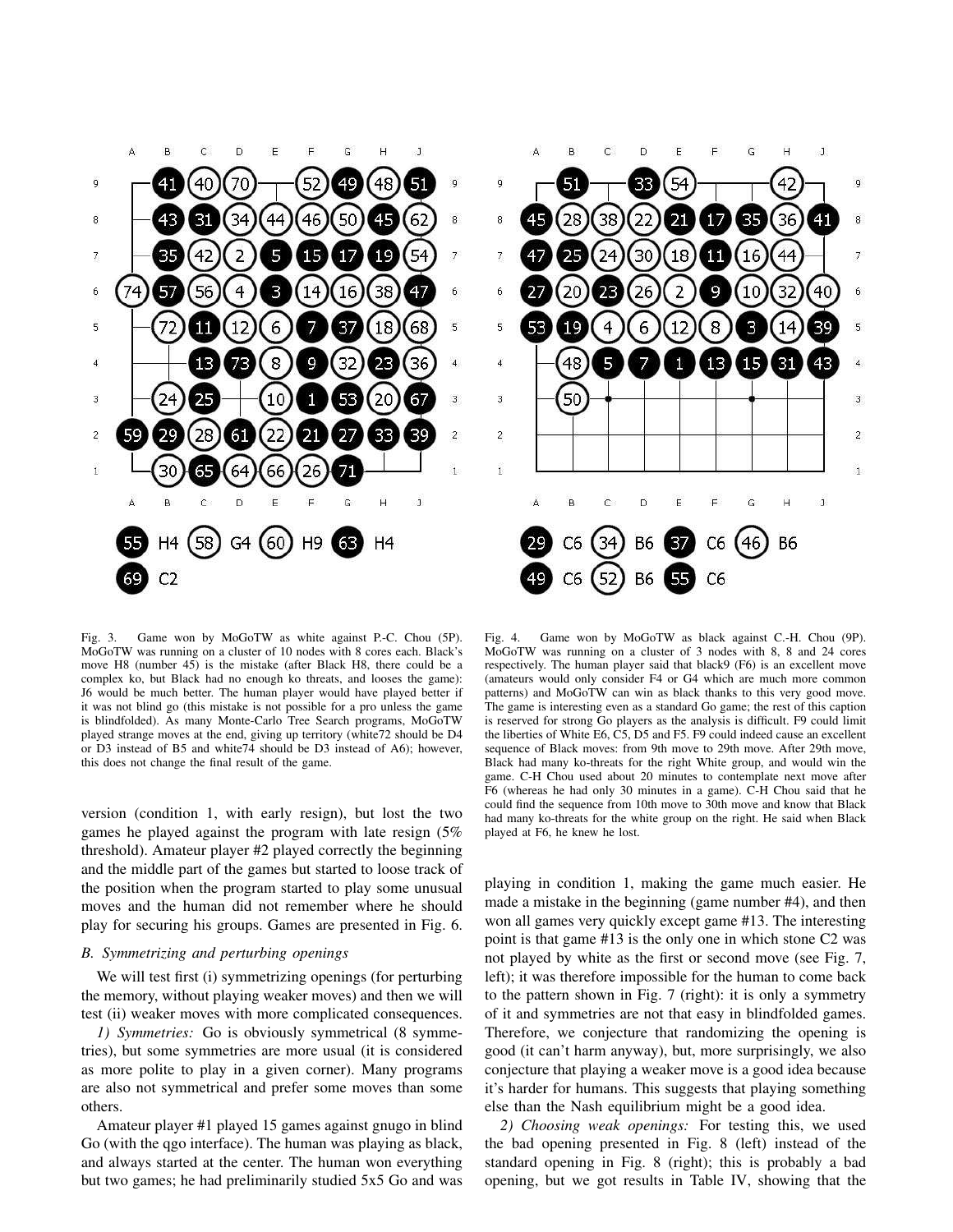

Fig. 6. The two games played by amateur #2 in condition 2 (resign threshold at 5%). Left: the human player was unable to remember the exact configuration for finalizing the win. Right: the human player lost in a more conventional sense.



Fig. 7. Left: the game lost by the human in 5x5 in condition 1 in spite of careful analysis of 5x5 game before starting the games. Right: in all other games (15 games were played), the pattern was the same: the human captures the white stone in the bottom and then answers close to the next move (stone 11 makes stone 10 dead). As long as the opening includes C2 in one of the two first moves, the optimal strategy for white can be learnt just by two rules: threatening or capturing C2, and then answer E4 (if white D4) or A4 (if white B4).

more complicated situation is harder for humans.

## V. ANALYSIS

Our program played blind go games against strong human players. For the computer and at first view, this makes no difference; however, the results suggest that playing blind go is different from playing go, even if you have perfect memory (as a computer); one must play moves which lead to complicated outcomes, which are more difficult for the (human) opponent's limited memory.

Go is much more difficult than chess, in terms of blindfolded play. However, for the board size which is close to chess, it is true that strong players can play blind go with no special training; with a decay of performance, however.

Humans clearly emphasized that they need a visual support for playing blind Go; they use an empty board, with no stones on it, but with letters and number as coordinates. This is mentioned by many players; however, the best blind go players (able of playing on the 19x19 board) do not need this. In our experiments, the help of the support is not clear. In 5x5, results are slightly better for the amateur #1, but the difference is not significant. More games are needed. For the amateur number #2, there is no difference in size 5x5, but in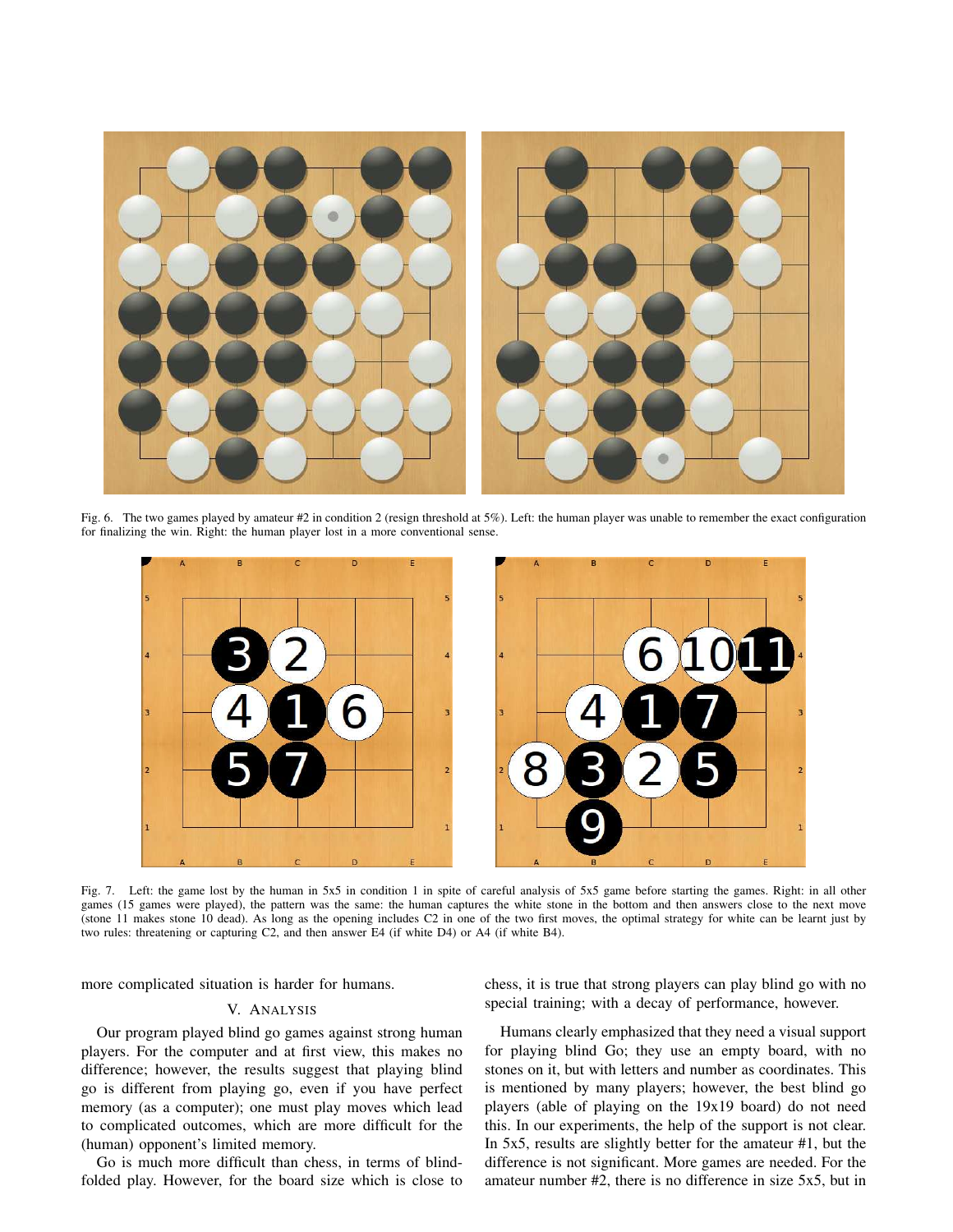

Fig. 5. Game lost by MoGoTW as black against P.-C. Chou (5P). MoGoTW was running on a cluster of 10 nodes with 8 cores each. P.-C. Chou said that this game is interested in terms of blind go. The human played the opening correctly, leading to a bad situation for computer-black (moves 4 to 10). Then, white12 should have been C7 (and then black B7, white C3, very good for white). There were mistakes also in the rest of the game; white36 should be H2 instead of F8; also the computer-black move E9 is not good (H8 would be much better): in the endgame, if MoGoTW(black) had played complicated moves it could have won by making the game too complicated for blind Go, but it played as in standard Go - the game was therefore natural and human-black could keep his advantage until the end and win.

| Case     | Result      | Case     | Result            |
|----------|-------------|----------|-------------------|
|          | for the bot |          | for the bot       |
| Standard | 6 losses    | Standard | 4 wins            |
| opening  | in a row    | opening  | out of $5*$       |
| Strange  | 3 wins      | Strange  | $2 \text{ win}$ , |
| opening  |             | opening  | 4 losses          |

#### TABLE IV

LEFT: RESULTS IN 6X6 BLIND GO WITH AMATEUR PLAYER #1. THE GAMES WITH THE STANDARD OPENING WERE PLAYED FIRST. THESE RESULTS ARE CLEARLY NOT SUFFICIENTLY DIVERSIFIED FOR BEING CONSIDERED AS A PROOF, BUT THEY SUGGEST THAT PLAYING A NON-STANDARD OPENING (LIKE IN FIG. 8, LEFT) MIGHT BE A GOOD IDEA FOR SOMEONE WITH PERFECT MEMORY (E.G. A COMPUTER) AGAINST A HUMAN OPPONENT. RIGHT: RESULTS IN 7X7 BLIND GO WITH AMATEUR PLAYER #2; THE STRANGE OPENING FOR THE COMPUTER AS WHITE IS D4 E5 D5 C3 (AS FOR THE 6X6 CASE WITH AMATEUR PLAYER # 1, THIS INVOLVES TWO GROUPS. THE LOST GAME IS SHOWN IN FIG. 9. RESULTS WITH A \* ARE THOSE FROM A PREVIOUS TABLE, PLUS NEW RESULTS. GAMES WITH THE STRANGE OPENING ARE PLAYED AFTER THE STANDARD OPENING.

size 7x7 the help of the support seems to be really important.

Considering the games played as white, MoGoTW won 2 games out of 2 in blind Go the 13rd of April, whereas it only won 3 games out of 10 in standard Go the 9th of March. This is not a fair comparison as MoGoTW is in constant improvement; however, there was no big breakthrough



Fig. 8. Non-standard 6x6 opening (top left), aimed at puzzling a human opponent in blind Go; this opening is not as standard as the top right one. Bottom: a typical game with this non-standard opening and in which the human could not understand what was happening due to the non-standard situation (human white can still attack, but he had forgotten the current situation.



Fig. 9. Lost game in 7x7 with the non-standard blind-go opening D4 E5 D5 C3. This opening is probably not that good in standard Go, but leads to more sophisticated situations and longer games in blind Go, making it hard for human players.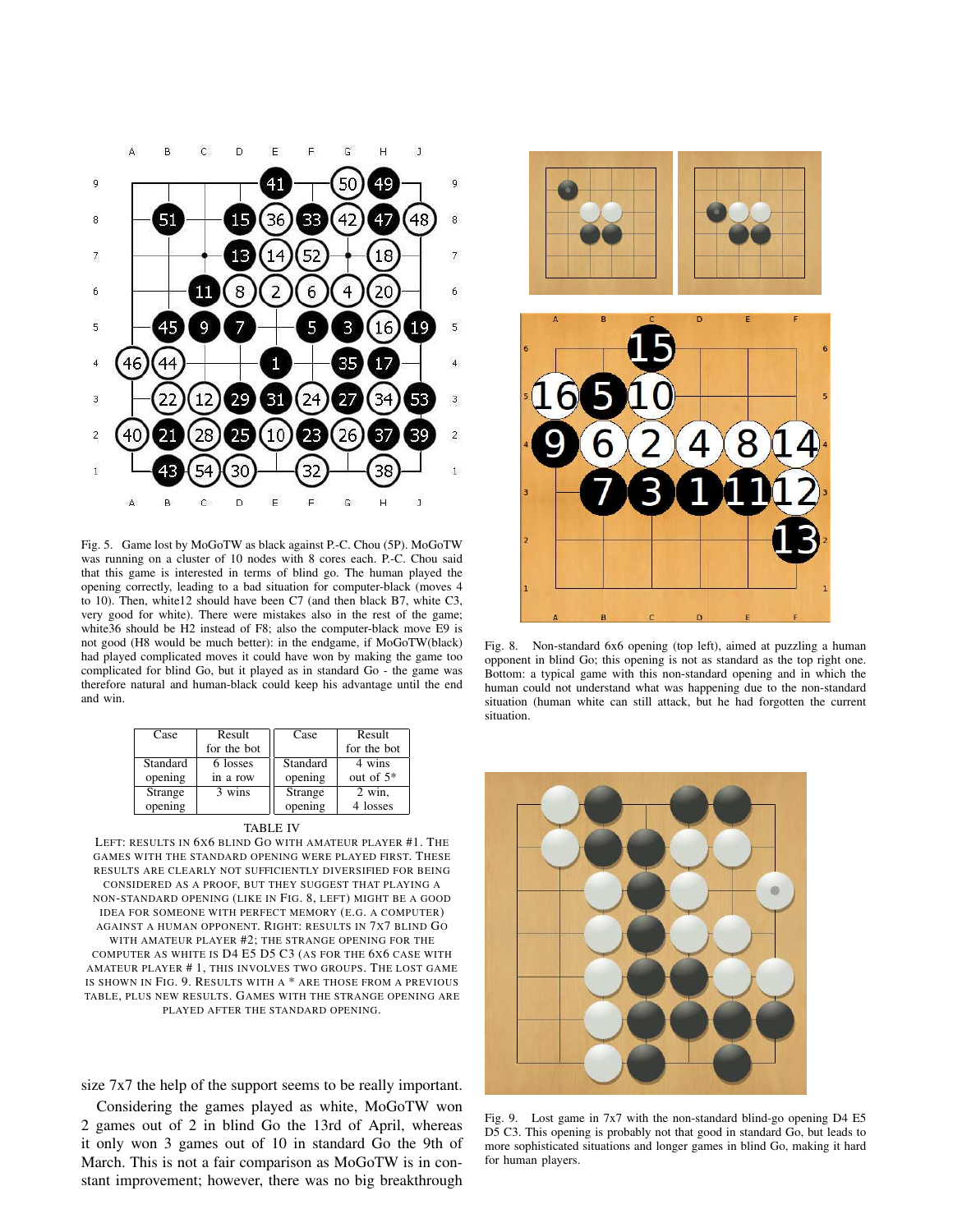between the two sessions (March 9th and April 13th). From a statistical point of view, the p-value for comparing 2/2 and 3/10 (one-sided test) is  $10! \times 5!/(3!) = 5/33 = 0.15152$ , but this does not take into account the progress made by MoGo in the mean time. On the other hand, the feeling by human player (for some games) confirms that playing blind go is not fully equivalent to playing standard go, in particular when the situation becomes intricate; this suggests that humans (with very good memory) or computers could win more games by playing moves which make the situation very complicated and difficult to memorize. We have clearly shown this for the endgames (section IV-A) but could not completely prove it in the openings (section IV-B). We will soon test 19x19 games against one of the very rare human players able of doing this; from the level of Go players (even in blind Go) compared to computer-Go players, humans should win easily; however, as computers play unexpected moves maybe the situation will be more difficult for human blind-go players than when they play against humans. Maybe computers can be very difficult opponents in 19x19 by playing non-standard openings (increasing the number of groups); a minima, it seems reasonable to diversify the openings (in terms of symmetry) in order to make memorization more challenging for humans in case of repeated play; we conjecture also that playing weaker but hard to memorize moves might be a good idea (section IV-B for preliminary experiments around this).

We consider that the rules of blind Go must allow the human player to replay an illegal move. This is because games should be longer than in usual Go (no early resign), because keeping in memory the precise moves required for making a group definitely alive is a part of blind Go; but the game would become a dirty "rote learning" exercise if it was necessary for the human player to keep in memory all the locations of the stones, even those which are now useless for the game.

## VI. CONCLUSION

Regarding the questions emphasized in our abstract:

• Level of Go players. The level of Go players when playing blind 9x9 Go is very bad for beginners (not able to play a complete game); on the other hand strong players don't need a specific training provided that they have some visual support. However, the decay of performance decreases, but not vanishes, as the level of Go players improve; even strong Go players can make mistakes in the endgame in blind Go. Go players clearly state that they do not use a "brute" visual representation in mind, and that they use the meaning of moves and some patterns. Maybe there are nonetheless plenty of specific cases, as some people are more "strategic" memorizers and others are more "natural" memorizers. Investigating the case of very strong blind Go players, who don't need any visual support even in 19x19 (e.g. Bao Yun) would be interesting (see [6] for an investigation on people with huge memory, far from Go however).

- Importance of visual support. The quality of the visual support (i.e. of the empty board) is crucial according to many players. However, some humans with training are able to play complete 19x19 games with no support; this is not the case however for traditional players, who are used to simulate games in their mind's eye but with visual support and who strongly prefer to have an empty board available. However, on our numbers (mostly with no time limit for humans), the efficiency of having a secondary board is not always validated; it seems to be inefficient for some players and very efficient for others.
- Blindfolded-specific computational intelligence. A program should not resign too early in blind Go, as humans can make big mistakes in the end. This is illustrated by the game in Fig. 5; the computer might have won by making the game more difficult to memorize. Also, results in section IV showing that humans can loose in spite of a very good position due to insufficient memorization. The usual thresholds in Monte-Carlo Tree Search algorithms (resigning when the success rate is below 20%) is too high; it's best to wait for a position in which the opponent has made all groups clearly alive or clearly dead; the threshold 5% is seemingly ok (0% is not that tedious as once groups are secured the success rate drops to 0%.). A less trivial modification consists in choosing non-standard opening (section IV-B) so that the situation is more sophisticated and the game is longer, so that memorization is more a challenge.
- Rules of blindfolded Go. The point above might suggest that blind Go becomes a stupid game in which a player with good memory is just waiting for an illegal move by his opponent for winning. For making the games interesting, we therefore decided to allow illegal moves - when the move is illegal, then just replay (as in phantom-games). With these rules, you just have to secure your groups, and then you can just pass until your opponent passes as well. This way, games are both convenient for humans and make the point that you should keep in memory all the information you need for securing all your groups.

Some further works are checking if there are highly different profiles of blind Go players; the fact that some very strong blind Go players do not need any visual support suggest that the top of the blind Go players have a special ability for being independent of visual stimuli. Another important question is the pedagogical effect of blindfolded games: playing blind Go is certainly a good way of becoming a strong blind Go player, but, as a side effect, does playing blind Go (or blind chess) enhance one's memory for other purpose? To the best of our knowledge, this important pedagogical question has not yet been investigated. A last further work is the more intensive testing of questions treated here: we got very good results in blind Go against humans, but this is only on 4 games; also, what happens in 19x19; also, confirming the positive impact of an empty board; finally, the tricks proposed here for improving programs for blind games (randomly